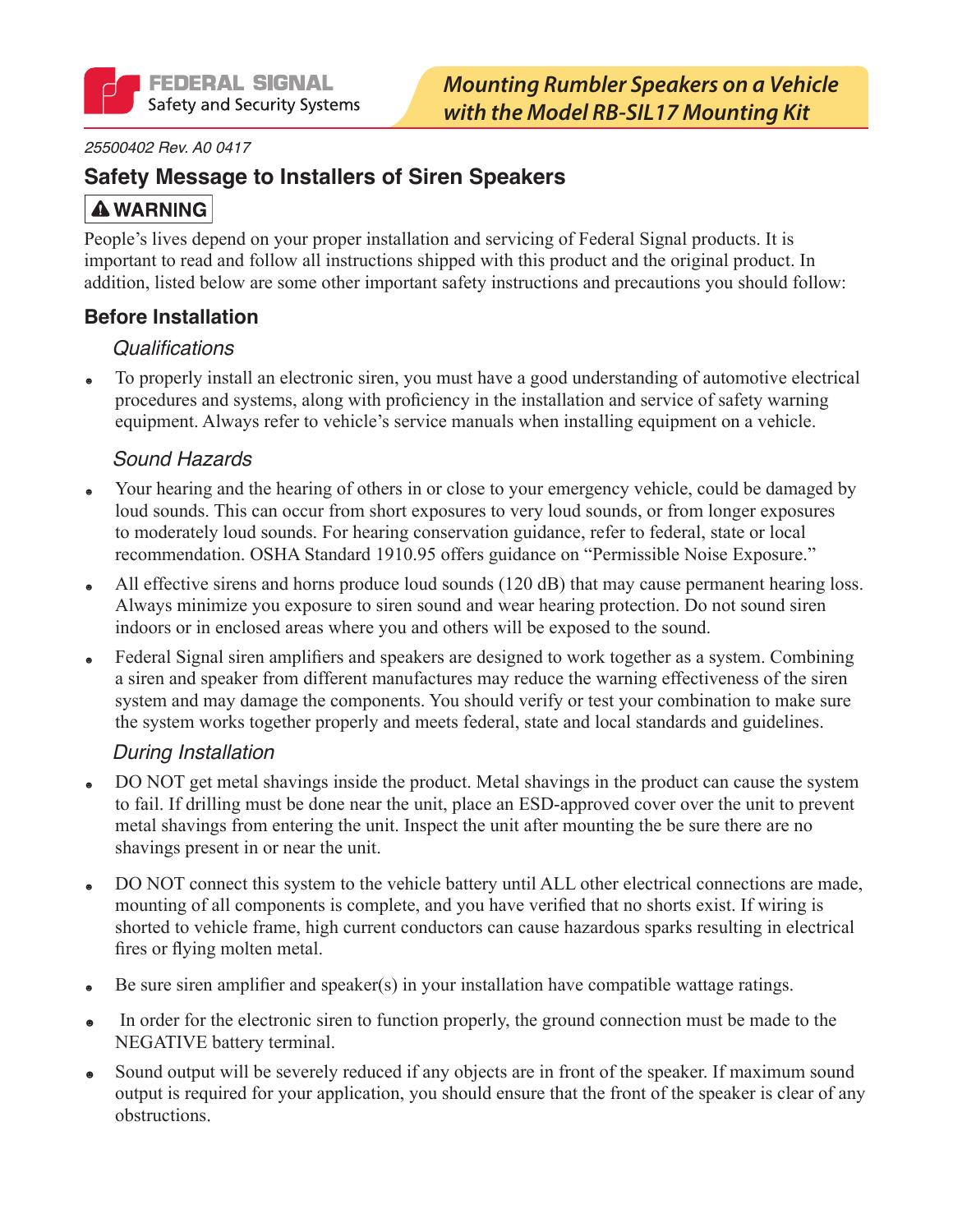- Install the speaker(s) as far forward on the vehicle as possible in a location that provides maximum  $\bullet$ signaling effectiveness and minimizes the sound reaching the vehicle's occupants. Refer to the National Institute of Justice guide 500-00 for further information.
- Mounting the speakers behind the grille will reduce the sound output and warning effectiveness of  $\bullet$ the siren system. Before mounting the speakers behind the grille, make sure the vehicle operators are trained and understand that this type of installation is less effective for warning others.
- Sound propagation and warning effectiveness will be severely reduced if the speaker is not facing  $\bullet$ forward. Carefully follow the installation instructions and always install the speaker with the projector facing forward.
- DO NOT install the speaker(s) or route the speaker wires where they may interfere with the  $\bullet$ operation of airbag sensors.
- If a vehicle seat is temporarily removed, verify with the vehicle manufacturer if the seat needs to be  $\bullet$ recalibrated for proper airbag deployment.
- Installation of two speakers requires wiring the speakers in parallel and in phase.  $\bullet$
- Never attempt to install aftermarket equipment, which connects to the vehicle wiring, without  $\bullet$ reviewing a vehicle wiring diagram available from the vehicle manufacturer. Insure that your installation will not affect vehicle operation and safety functions or circuits. Always check the vehicle for proper operation after installation.
- DO NOT install equipment or route wiring or cords in the deployment path of an airbag.  $\bullet$
- Locate the control head so the vehicle, controls, and microphone can be operated safely.  $\bullet$
- When drilling into a vehicle structure, be sure that both side of the surface are clear of anything that  $\bullet$ could be damaged.

## After Installation

- After installation, test the siren system and light system to ensure that it is operating safely.  $\bullet$
- Test all vehicle functions, including horn operation, vehicle safety functions and vehicle light  $\bullet$ systems, to ensure proper operation. Ensure that installation has not affected vehicle operation or changed any vehicle safety function circuit.
- After testing is complete, provide a copy of these instructions to the instructional staff and all  $\bullet$ operating personnel.
- File these instructions in a safe place and refer to them when maintaining or reinstalling the product.

Failure to follow all safety precautions and instructions may result in property damage, serious injury, or death.

## **RETAIN AND REFER TO THIS MESSAGE**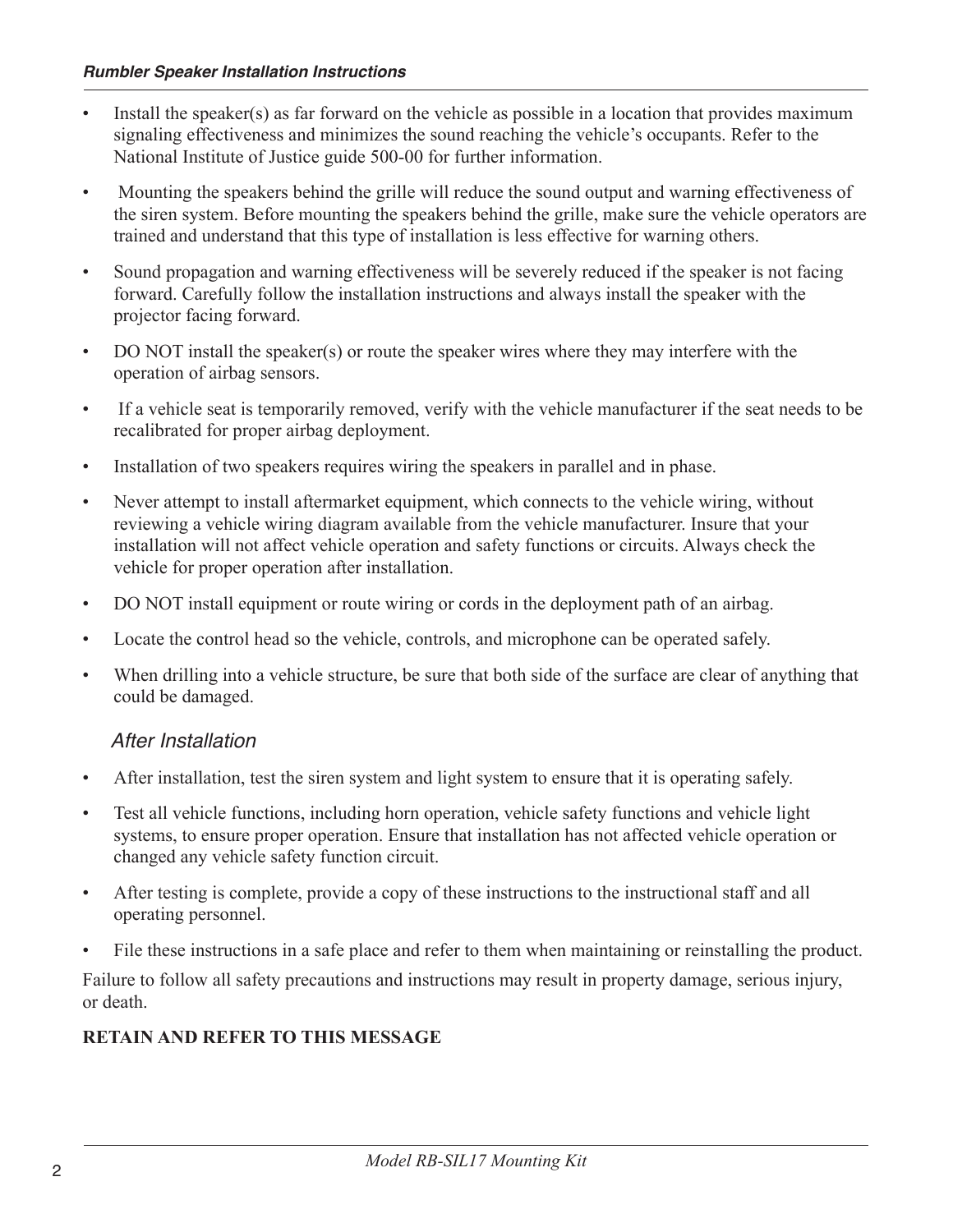# **Unpacking the Product**

After unpacking the product, inspect it for damage that may have occurred in transit. If it has been damaged or is missing a part, do not attempt to install or operate it. File a claim immediately with the carrier, stating the extent of the damage. Carefully check all envelopes, shipping labels and tags before removing or destroying them. Ensure that all parts in Table 1 have been included.

| Qty. | <b>Description</b>            | Part No.    |
|------|-------------------------------|-------------|
|      | Bracket, Driver-Side, SIL     | 82831715-DS |
|      | Bracket, Passenger- Side, SIL | 82831715-PS |
| 4    | 5/16 in-18 Hex Hd. Screw      | 7002A005-12 |
| 4    | 5/16-in Lockwasher            | 7074A020    |
|      | 5/16 in-18 Hex Nut            | 7059125     |

|  |  | <b>Table 1</b> RB-SIL17 kit contents |
|--|--|--------------------------------------|
|--|--|--------------------------------------|

## **Mounting the Rumbler Speakers**

## **A WARNING**

**INSTALL THE SPEAKER AWAY FROM FUEL TANK AND FUEL LINES: Do not install the** speaker near the fuel tank or fuel lines. Installing the speaker too close to fuel line/tank areas may cause fuel leakage or a fire during a vehicle collision, causing personal injury or death.

## **A WARNING**

USE ONLY WITH THE RUMBLER AMPLIFIER: This speaker is designed to only be used with the Rumbler Amplifier. Do not connect this speaker directly to a standard electronic siren. Connecting this speaker directly to a standard electronic siren will greatly reduce the effectiveness of the siren signal. When installing this speaker, always refer to the Rumbler low frequency amplifier installation and operating instructions (part no. 2562420) for more detailed information about the siren system and how to install, service and operate the system safely. Instruction manuals are available for viewing or download at www.fedsig.com.

Failure to follow all safety precautions and instructions may result in property damage, serious injury, or death.

### **A WARNING**

SPEAKER MOUNTING PRECAUTION: To avoid reduction of sound output and damage to the speaker, ensure that the speaker is mounted with the slots facing the ground.

## **NOTICE**

DRILLING PRECAUTION: Before drilling holes, check the area you are drilling into to be sure you do not damage vehicle components while drilling. All drilled holes should be de-burred and all sharp edges should be smoothed. All wire routings going through drilled holes should be protected by a grommet or con¬volute/split loom tubing.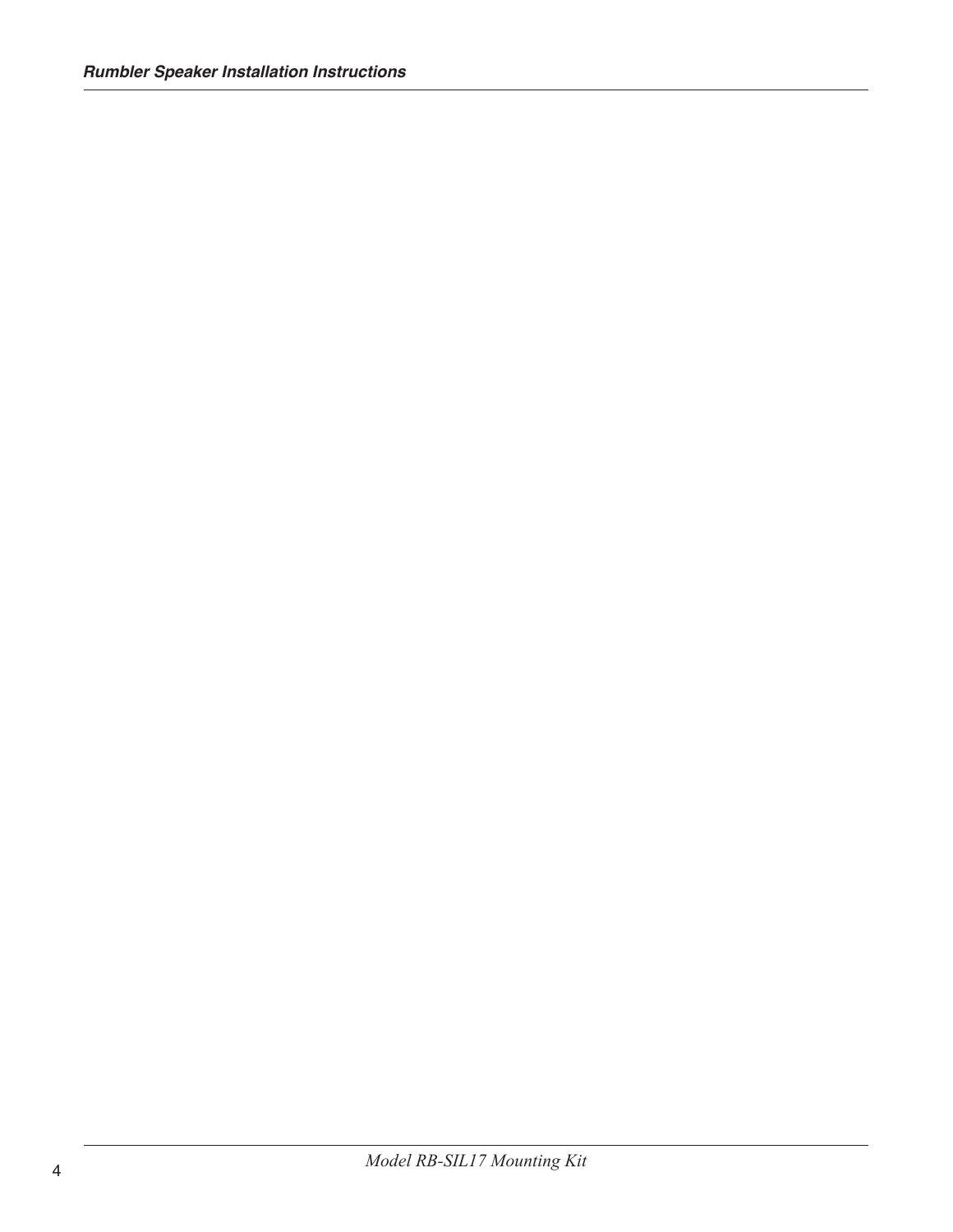To install the speakers:

1. See Figures 1 and 2. Assemble the two bands supplied with the Rumbler kit to the bracket using the supplied 5/16 in hardware. Note that the offset of the bracket positions the Rumbler speaker outboard to clear the vehicle frame.



Figure 1 Passenger-side bracket assembly with 5/16 in hardware

Figure 2 Offset on passenger-side Rumbler bracket (rear view)



- See Figure 3. Remove the two bolts from the frame end of the bumper brace.  $2.$
- 3. See Figure 4. Install the assembled bracket with the bands to the front and secure them with the bolts removed in Step 2. Tighten the bolts to the manufacturer's recommended torque
- 4. See Figure 5. With the Rumbler logo toward the outside of the vehicle, slide the speaker into the bands.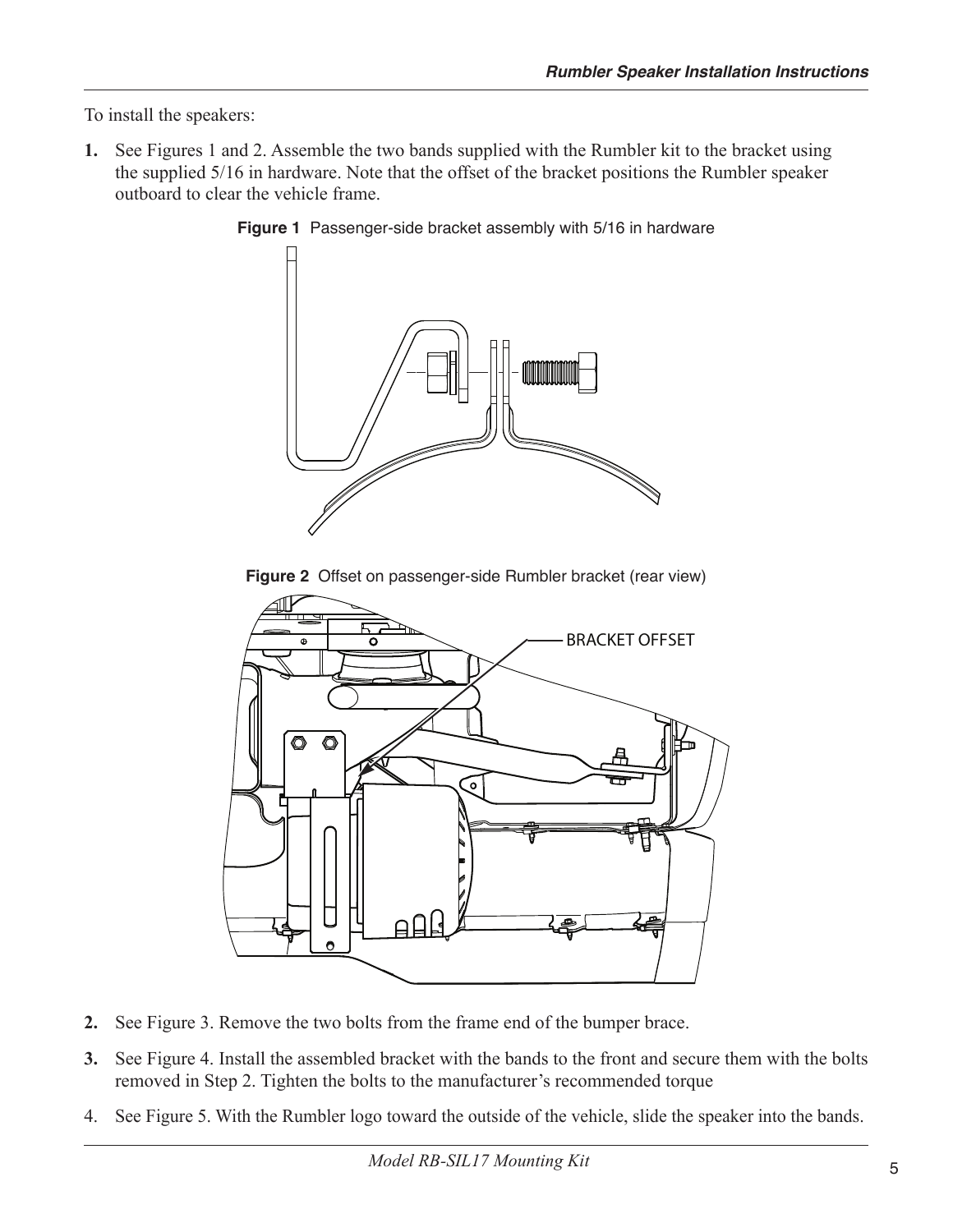- Secure the speaker with the 5/16 in hardware supplied with the Rumbler kit. 5.
- Repeat Steps 1 through 4 on the other side of the vehicle. 6.



Figure 3 Remove the bolts shown (passenger-side rear view)



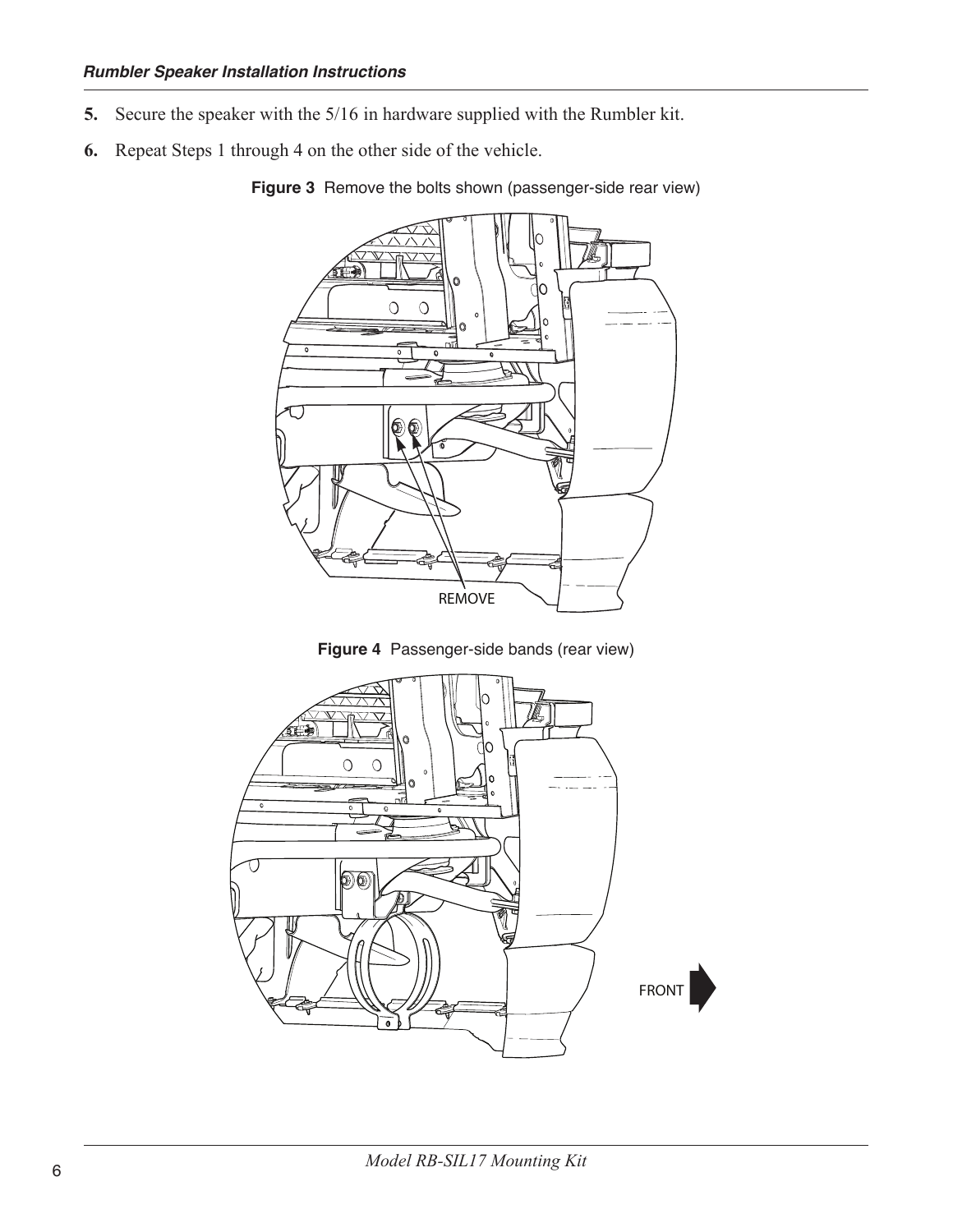4. See Figure 5. Slide the speaker into the bands with the Rumbler logo toward the outside of the vehicle. Secure the speaker in the bands with the 5/16" hardware supplied with the Rumbler kit.



#### Figure 5 Rumbler secured within the bands

5. Repeat Steps 1 through 4 for the other side of the vehicle.

## **A WARNING**

SOUND HAZARD: All effective sirens and horns produce loud sounds (120 dB) that may cause permanent hearing loss. Always minimize you exposure to siren sound and wear hearing protection. Do not sound siren indoors or in enclosed areas where you and others will be exposed to the sound.

## **A WARNING**

LIGHT HAZARD: To be an effective warning device, an emergency warning system produces bright light that can be hazardous to your eyesight when viewed at close range. Do not stare directly into the lights at a close range or permanent damage to your eyesight may occur.

- 6. After you have mounted the speakers, connect the supplied wire harness to the leads from the amplifier. For details, refer to the instructions included with the amplifier.
- 7. After the installation, check the siren and light systems to ensure that they operate properly.